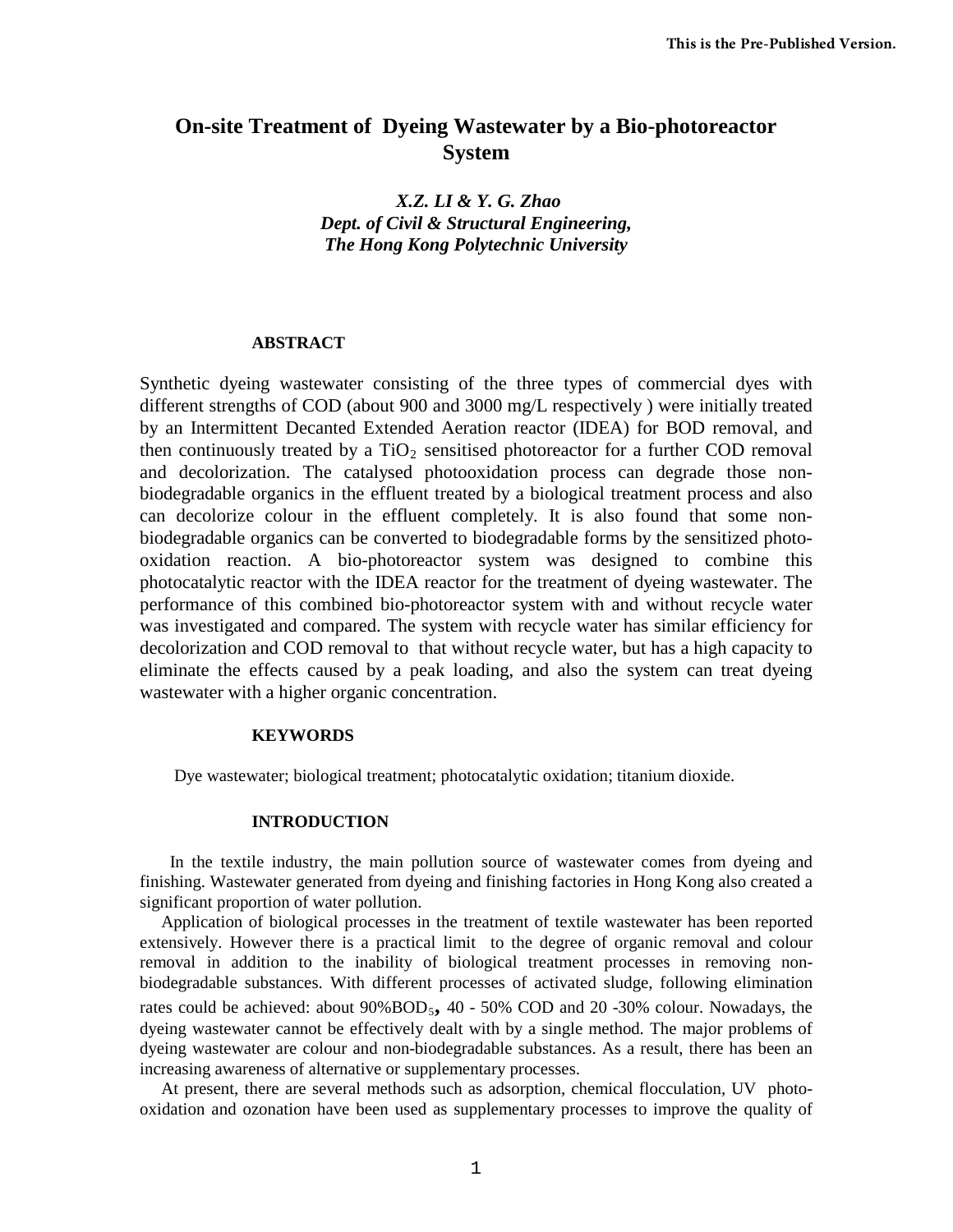textile effluent. However, some methods cannot be effectively used individually or high cost has limited the wide application of these techniques in practical situations. For example, the activated carbon absorbent effectively decolorizes soluble dyes ,but does not work well for insoluble dyes. Also the chemical flocculation is not suitable for soluble dyes. The oxidation process, such as ozonation effectively decolorizes almost all dyes, but does not remove COD well and has high treatment cost.

With the role of sunlight in modifying organic compounds in the environment has been now recognised, a newly developed photochemical technology, called photocatalytic oxidation reaction, is based upon the wavelength range of radiation closed to sunlight, using titanium dioxide as catalyst and molecular oxygen system. We have investigated the use of a photocatalytic process in the presence of  $TiO<sub>2</sub>$  to decolorize synthetic dyeing wastewater. The results show that most dyes can be degraded and the process can enhance the biodegradability of the dyeing wastewater. Therefore, a new process of treating dyeing wastewater with the combined system of biological and photocatalytic reactors (bio-photoreactor) has been examined in this paper. The system use a photocatalytic reactor after a biological reactor and the effluent is recycled between the bioreactor and photoreactor in. It is expected that the process could effectively and economically decolorize various dyeing wastewater, remove non-biodegradable substances of COD.

#### **EXPERIMENTAL**

**Dye Wastewater:** The wastewater used in this study was synthetic dye wastewater which contain three different types of dye solution. The three types of dye solution (reactive dye: Ciba cvron Red FB; disperse dye: Dispersal Yellow C-4R and direct dye: Solophenyl Orange T4RL) were prepared according to the real recipes of textile industry in Hong Kong. Other nutritions needed by microbe were also added to the wastewater and the COD:N:P ratio was adjusted to 100:5:1(mg/L).Two kinds of dye wastewater used in different experimental phase were prepared. The main characteristics of the wastewater are shown in Table 1.

|             |               |                  | Table 1. Characteristics of synthetic dye wastewater |              |            |        |        |             |  |
|-------------|---------------|------------------|------------------------------------------------------|--------------|------------|--------|--------|-------------|--|
| The kind of | $_{\rm COD}$  | BOD <sub>5</sub> | Reactive dye                                         | Disperse dye | Direct dve | Colour |        | pH          |  |
| wastewater  | (mg/L)        | (mg/L)           | (mg/L)                                               | (mg/L)       | (mg/L)     | Red    | Yellow |             |  |
|             | $830 - 930$   | $320 - 390$      | 100                                                  | 80           | 80         |        |        | $\sim$ 7    |  |
|             | $2600 - 3000$ | $700 - 900$      | 200                                                  | 150          | l 50       | 40     | 20     | $\sim$ $^7$ |  |

 **\***Colour unit: Lovibond unit with 1 inch optical glass cell channel.

**Experimental procedure:** In order to contrast the effluents quality treated by different processes, four experimental phases were conducted during this study. The first phase was wastewater (I) treated by biological reactor alone. The second phase was wastewater (I) treated by photocatalytic reactor alone. The third phase was wastewater (I) treated by photocatalytic reactor after biological reactor. The last phase was wastewater (I and II) treated by biophotoreactor system. Fig. 1 is a schematic of bio-photoreactor system. There is no recycle water in phase 3 .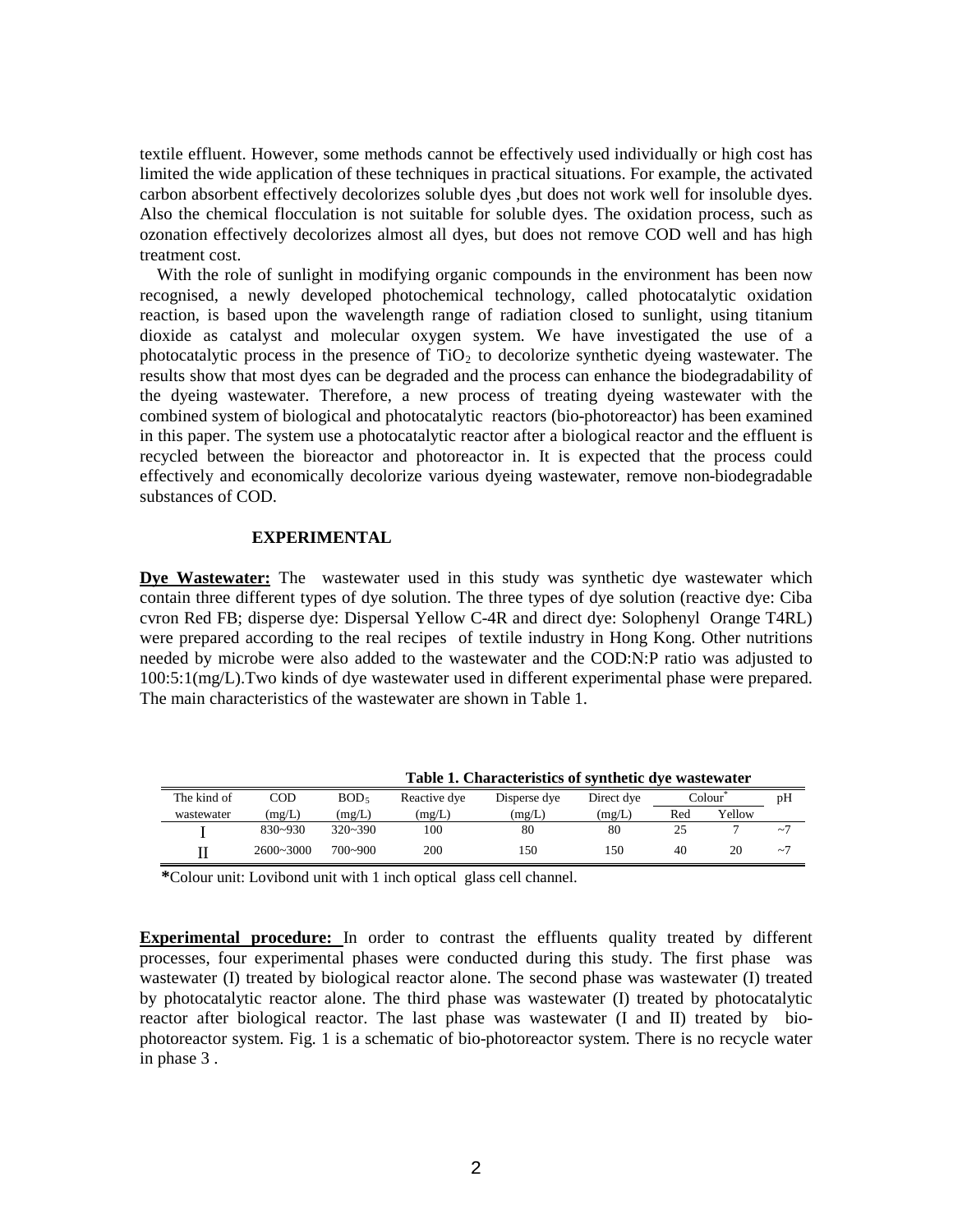

**Apparatus:** Three bio-photoreactor systems were used in this study simutaniously during the phase 4.

**Biological reactors:** Three intermittently decant extended aeration (IDEA) reactors were used in this study. The IDEA reactors were constructed of Perplex with a height of 100 cm and 10 cm ID. As shown in Fig. 1, influent was pumped into the reactor from the bottom and was supplied at a flow of 1 L/day/per reactor(HRT of 3 days) through the Masterflex Microcessor pump duriug all phases. Aeration and settling time was controlled by the timer and the ratio of which was controlled at 5:1 during the study. During the first phase, the sludge age (HRT) of IDEA reactor was different (10, 20 and 30 days respectively)for each reactor to evaluate optimum operating condition. At phase 3 and 4 ,the HRT of each reactor were 20 days. Before collecting the experimental data, each IDEA reactor was allowed an acclimation period of 2 months.

 **Photocatalytic reactor:** Reciculating batch plate type photocatalytic reactors were used in this study. Each photocatalytic reactor was a pane 60 cm long by 8 cm wide with 3 cm wall height and constructed of Pyrex glass. While it was working, a Masterflex Microcessor pump was used for recirculation of the solutions in the range of flow rates from 100 to 130 L/min. The photocatalyst used throughout the course of this study was titanium dioxide ( $TiO<sub>2</sub>$ ) with coated natural zeolite ( 0.8 to 1.8 mm ). Each photocatalytic reactor contain 150g zeolite coated with 4g  $TiO<sub>2</sub>$  except phase 3. A 365 nm NEC blacklight lamp (T10 20W) was installed at each photoreactor 1.5 cm above the water surface (except phase 3) as an UV light source, which provides  $30W/m^2$  light intensity on the water surface. During the third phase, 1.5g TiO<sub>2</sub> coated 150g zeolite was also used and the lamp was 3 cm above the water surface  $(20 \text{ W/m}^2)$  to study various photocatalytic reaction conditions. As shown in Fig. 1, each bio-photoreactor system contain two photocatalytic reactors, that were connected in series.

**Materials:** Titanium dioxide (TiO<sub>2</sub>) was purchased from BDH with GPR grade and used as a catalyst without any further purification. Zeolite was purchased from the Zeolite Australia Company and washed in the boiling water for 2 h to remove dirty and vegetable matter. The zeolite was coated with TiO<sub>2</sub> by preparing a suspension of  $1.5 \sim 4g$  TiO<sub>2</sub> in 150 ml distilled water (with sonication for 10 minutes ), adding 150g of zeolite to the sonicated suspension and evaporating to dryness in an oven at 105  $^{\circ}$ C. the coated zeolite was then heated at 550  $^{\circ}$ C for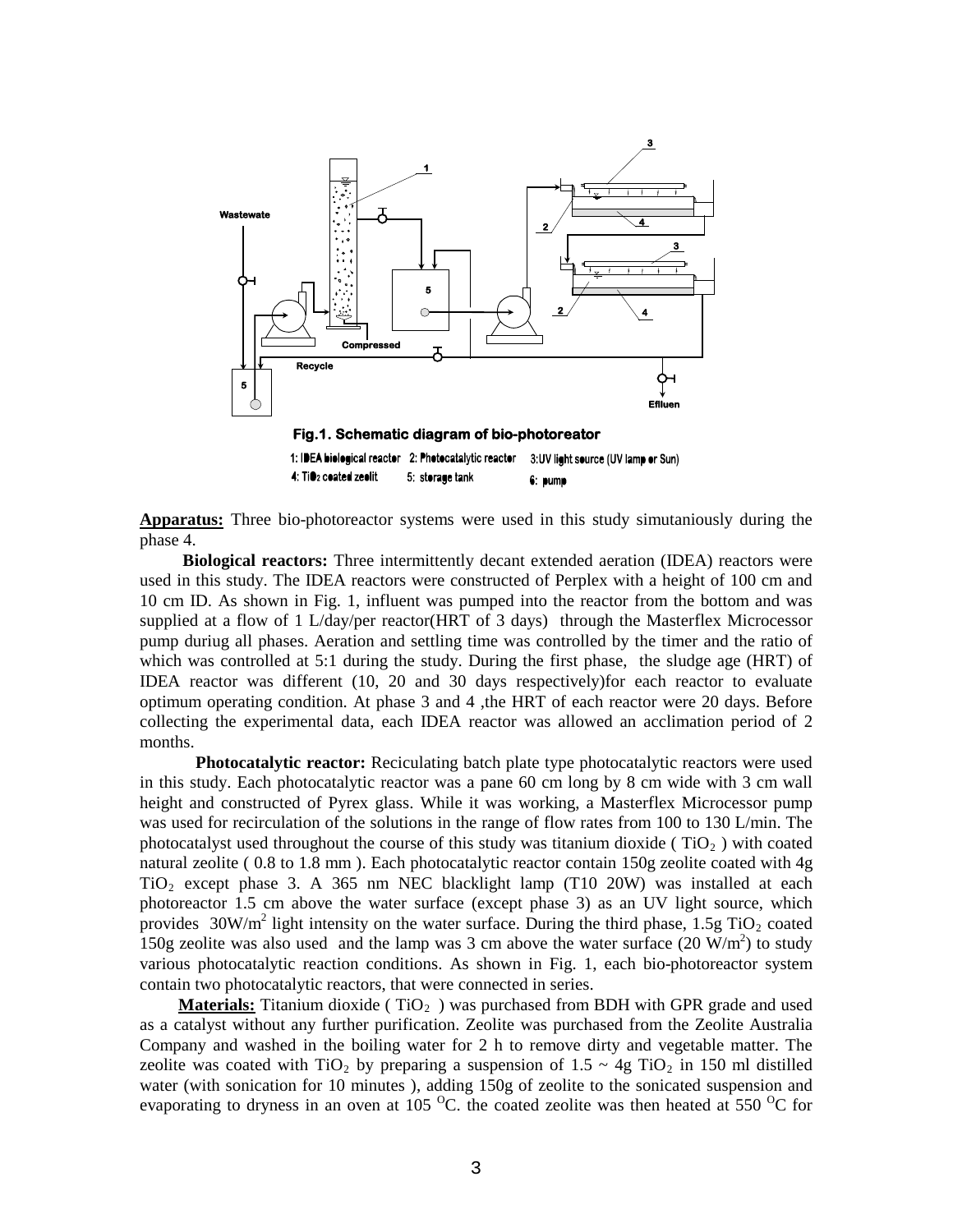0.5h. Other chemicals used in this study were purchased from Flukachemie AG of Switzerland. The dyes were commercial dyes used in Hong Kong textile industry.

 **Analyses:** The colour of the wastewater was measured by a Tintometer (Model E AF 900) with 1 inch optical glass cell channel and expressed as red  $(R)$  and yellow  $(Y)$  read directly from the meter. COD, BOD, dissolved oxygen ,pH and MLVSS were measured by the standard methods. After acclimatising, samples for COD, BOD and MLVSS were collected twice per week from the bioreactors or bio-photoreactor system.

#### **RESULTS AND DISCUSSION**

**The wastewater treated by biological reactor alone:** After acclimatising, the performance of COD, BOD and colour of IDEA bioreactors is shown in Table 2.

|                               |               | Table 2. The performance of IDEA bioreactor * |               |  |  |  |
|-------------------------------|---------------|-----------------------------------------------|---------------|--|--|--|
| Reactor No.                   |               |                                               | 3             |  |  |  |
| <b>HRT</b><br>(day)           | 3             |                                               | 3             |  |  |  |
| SRT<br>$\text{(day)}$         | 10            | 20                                            | 30            |  |  |  |
| <b>MLVSS</b><br>$g/L$ )       | $0.62 - 0.67$ | $0.73 - 0.76$                                 | $0.97 - 1.02$ |  |  |  |
| Effluent COD<br>(mg/L)        | $335 - 358$   | $310 - 340$                                   | $302 - 336$   |  |  |  |
| Removal of COD<br>( %)        | $58.9 - 59.9$ | $61 - 62.5$                                   | $61.8 - 63.6$ |  |  |  |
| <b>Effluent BOD</b><br>(mg/L) | $24 \sim 27$  | $22.8 - 23.8$                                 | $24 - 26.4$   |  |  |  |
| Removal of $BOD5$<br>$($ %)   | $92.8 - 92.9$ | $93.2 - 94$                                   | $92.8 - 93$   |  |  |  |
| Effluent red colour **        | 25            | 25                                            | 25            |  |  |  |
| Effluent yellow colour **     | 6.0           | 6.0                                           | 6.0           |  |  |  |
| pH                            | $7.32 - 7.38$ | $7.21 - 7.35$                                 | $7.35 - 7.42$ |  |  |  |

 **\*** The characteristic of influent see wastewater I of table 1.

 **\*\*** The colour unit: Lovibond unit with 1 inch optical glass cell channel**.**.

As shown in Table 2, under the extended aeration condition, high BOD removals above 92% were achieved in the reactors, while the highest rate of BOD removal was obtained in No. 2 reactor with a SRT of 20 day. At same time, the COD reductions were only achieved between 50 to 64% in the three reactors, while the highest COD removal of 63.8 % was found in No. 3 reactor with a SRT of 30 day. The results confirmed that conventional aerobic process could only achieve a limited COD reduction, due to the nonbiodegradability of those dye chemicals, and a longer SRT could enhance the biodegradability of the system. The results showed that yellow colour removals were about 14% and no red colour removal was achieved in all reactors As we all known, the reactive dye is nonbiodegradable, especially for the red reactive dye. So it is worth notice that biological oxidation in the IDEA shown no red colour decrease during the treatment since the source of red colour comes from reactive dye ( Cibacron Red FB ). According to the results described in Table 2, all IDEA reactors' SRT were 20 days during the flowing study.

**The wastewater treated by photocatalytic reactor alone:** Figure 2 illustrates the procedure of dye wastewater (wastewater I of Table 1 ) treated by photoreactor without any pre-treatment. Although photocatalytic oxidation can decolorize the dye wastewater effectively, a very long period is required for the procedure. It doesn't seem to be economical in the real factory.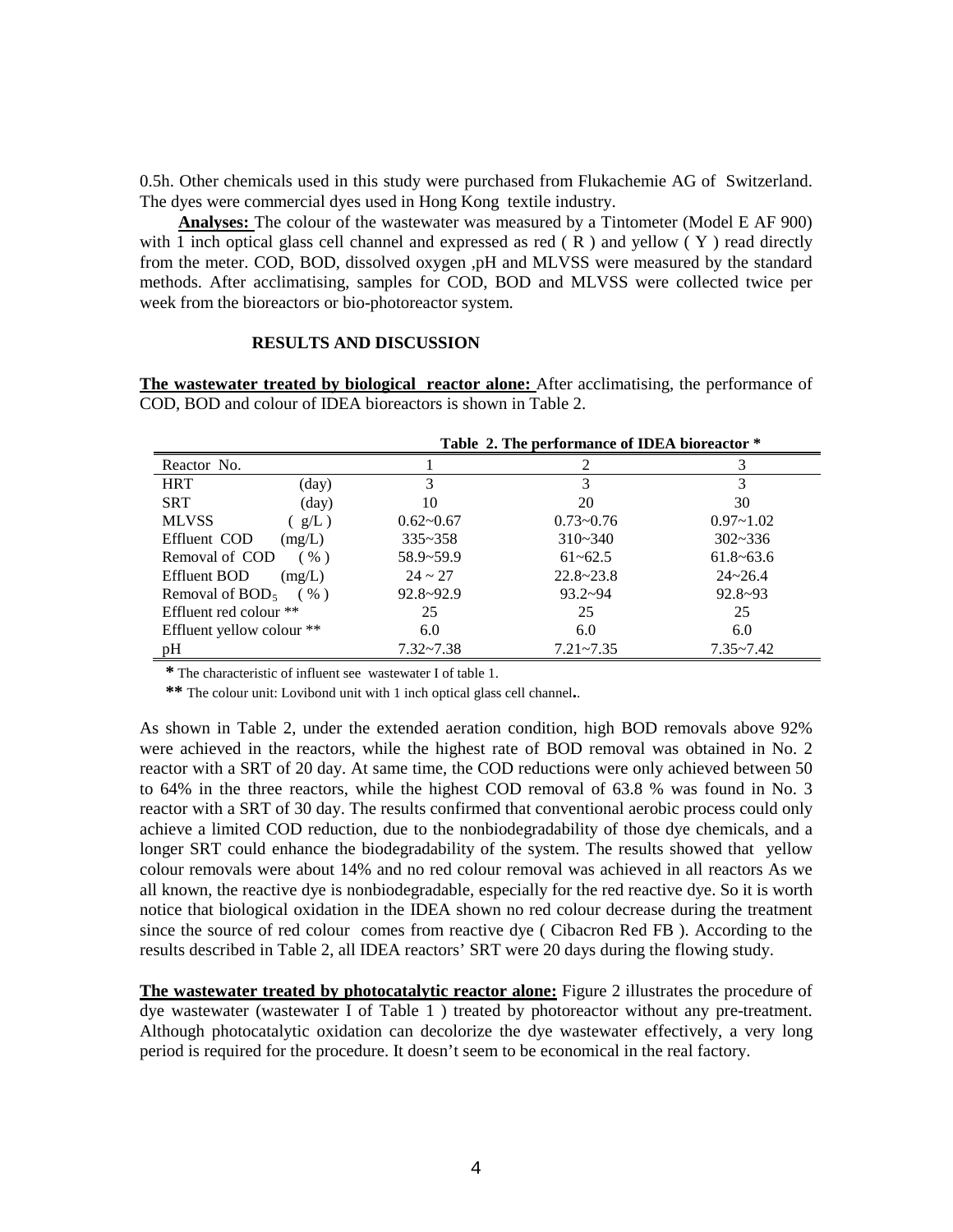

 **Fig. 2. Decolorization of dye wastewater by photoreactor**  Illumination area =48 cm<sup>2</sup>; wastewater volume = 1.2L; light =30 w/m<sup>2</sup>; recirculation flow rate = 200 ml/min;  $1.5g$  TiO<sub>2</sub>/ 150g zeolite,

**The wastewater treated by photocatalytic reactor after biological reactor:** The dye wastewater treated by No. 2 IDEA biological reactor was used for experiment of various photocatalytic decolorization and removal nonbiodegradable matter condition. Figure 3 illustrates the effects of light intensity and the amount of  $TiO<sub>2</sub>$  photocatalyst on the rate of decolorization of wastewater. As other researchers pointed, photocatalytic oxidation in presence of  $TiO<sub>2</sub>$  has been demonstrated to be effective in totally decolorizing most dyes. From Figure 3, we can conclude that the decolorization rate of reactive dye is lower than other dyes and the rate of photocatalytic oxidation reaction is a first-order behaviour. As shown in figure 3, the rate of decolorization of 4 g TiO<sub>2</sub> coated 150 g zeolite under 30 W/m<sup>2</sup> light intensity is two times of 1.5 g TiO<sub>2</sub> coated 150 g zeolite under 20  $\text{W/m}^2$  light intensity. It demonstrated that the catalyst concentration and light intensity are also important factors of the reaction rate. In the contrast to Figure 2, the illumination time of the photoreactor treating dye wastewater after bioreactor can be shortened to 10% of that without biological treatment at the same operating conditions.



 **Fig. 3. Decolorization of dye wastewater by photocatalytic reactor after biological reactor**  Illumination area =48 cm<sup>2</sup>; wastewater volume = 1.2L; recirculation flow rate = 200 ml/min; • 1.5g TiO<sub>2</sub>/ 150g zeolite, light =20 w/m<sup>2</sup>; • 1.5g TiO<sub>2</sub>/ 150g zeolite, light =30 w/m<sup>2</sup>;  $Q$  4g TiO<sub>2</sub>/ 150g zeolite, light =20 w/m<sup>2</sup>;  $\blacksquare$  4g TiO<sub>2</sub>/ 150g zeolite, light =30 w/m<sup>2</sup>.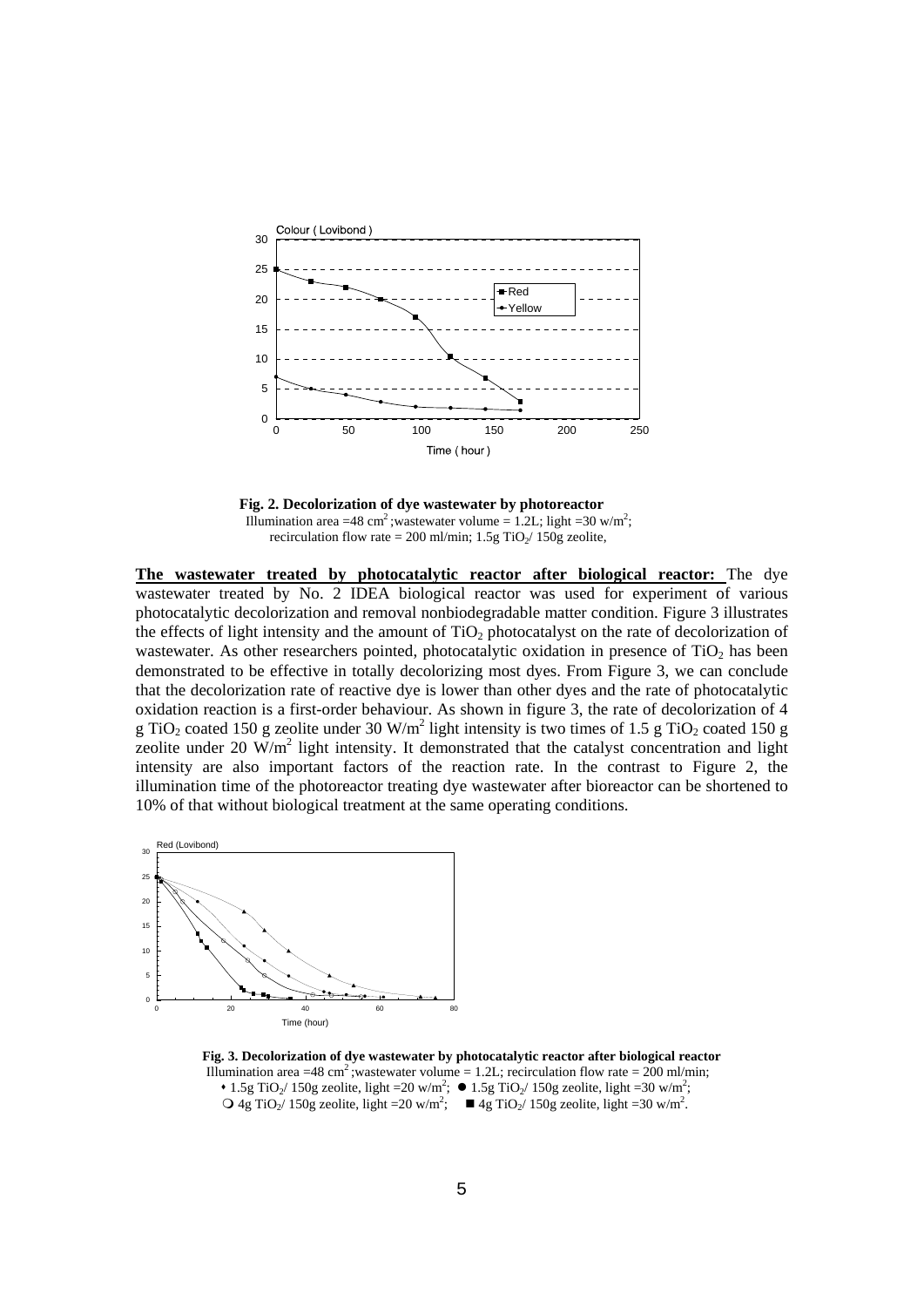Two series connected photocatalytic reactors ( $8g TiO<sub>2</sub>$  coated  $300g$  zeolite; the light intensity 30 W/m<sup>2</sup>) were used to investigate the variation of COD and BOD during the photocatalytic oxidation. The result of the test, as shown in Figure 4, indicate that BOD in the wastewater was increased while the COD was decreased during the reaction. It demonstrated that the reaction in the photoreactor can break down specific bonds or to rearrange molecular structures of some nonbiodegradable organic and convert them to biodegradable forms. There is a slight decrease of pH during the period from the 5th to 20th hour, while the decolorization and the removal of COD were at their higher rates. It may indicate that the medium products of reaction could be some organic acid or the result of accumulation of the final product ( $CO<sub>2</sub>$ ) of the reaction.



 **Fig. 4. Variation of COD and BOD during the photocatalytic decolorization**  Illumination area = 96 cm<sup>2</sup>; wastewater volume = 1.2 L; recirculation flow rate = 200 ml/min.

**The wastewater treated by bio-photoreactor system:** The results of the bio-photoreactor system treating different concentration synthetic dye wastewater (wastewater I of table 1 ) were presented in Table 3, Figure 5 and Table 4. As shown in Table 3, the BOD of effluent from the system with different recycle rate can be 5~10 mg/ L lower than that

of no recycle water system, when the COD of the system effluent was controled at about 80 mg/L lever, while the red and yellow colour were 0.2 (colourless under the nacked eye). It doesn't seem to be economical as a longer illumination time is required

|                                | Table 3. The performance of bio-photoreactor system* |                 |               |                    |               |
|--------------------------------|------------------------------------------------------|-----------------|---------------|--------------------|---------------|
| System No.                     |                                                      |                 |               |                    |               |
| Recycle rate                   |                                                      |                 | 0.5           |                    |               |
| Illumination time              | (h)                                                  | 24              | 28            | 30                 | 36            |
| Photoreactor water volume (L)  |                                                      |                 | 1.5           |                    | 2.5           |
| Bioreactor effluent COD (mg/L) |                                                      | $310 - 340$     | $250 - 286$   | $217 - 234$        | $161 - 171$   |
| Bioreactor effluent BOD (mg/L) |                                                      | $22.8 - 23.8$   | $18.6 - 21.4$ | $15.5 \times 16.2$ | $13.7 - 15$   |
| Bioreactor effluent colour**   |                                                      | $R = 25, Y = 6$ | $R=19, Y=3.5$ | $R = 16, Y = 3.5$  | $R=13, Y=3.5$ |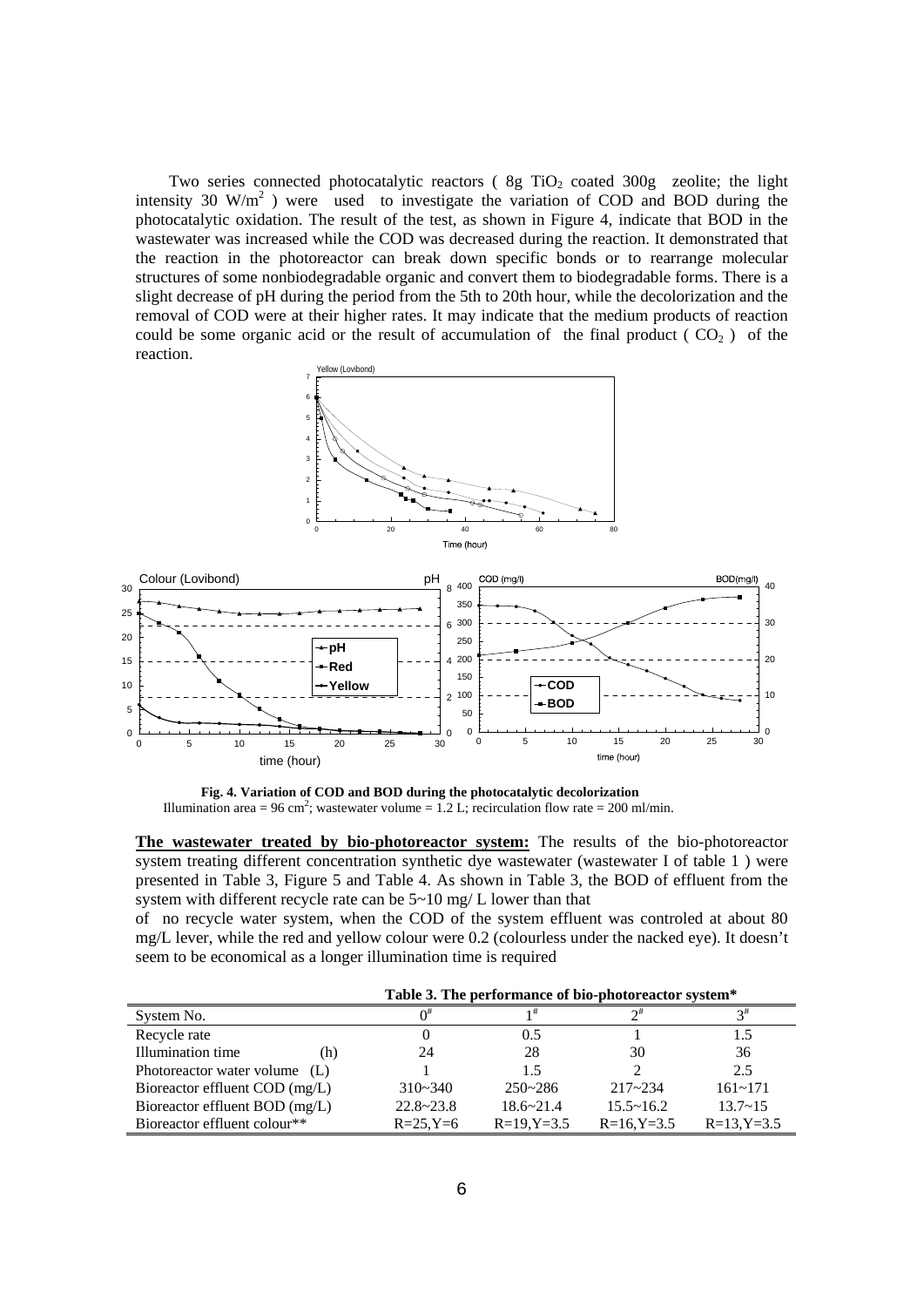| System effluent COD      | (mg/L) | 78~80         | $81 - 84$          | $76 - 84$     | $81 - 87$          |
|--------------------------|--------|---------------|--------------------|---------------|--------------------|
| System effluent BOD      | (mg/L) | $36 - 37$     | $30.5 \times 34.5$ | $32.6 - 34.9$ | $29.2 \times 33.5$ |
| Remove of COD            | $\%$   | $90.4 - 91$   | $90.2 - 90.8$      | $90.8 - 91.3$ | $90.2 \times 91.6$ |
| Remove of $BOD5$         | %      | $88.8 - 90.4$ | $90.4 \sim 91.2$   | $89.9 - 91.2$ | $90.8 - 91.3$      |
| System effluent colour** |        | $R = Y = 0.2$ | $R = Y = 0.2$      | $R = Y = 0.2$ | $R = Y = 0.2$      |

 **\*** The characteristic of influent see wastewater I of table 1.

 **\*\*** The colour unit: Lovibond unit with 1 inch optical glass cell channel**.**.

by the system with recycle water. But the system has many advantages in dealing with the impact load and treating higher concentration dye wastewater (as shown in Figure 5 and Table 4 ).

 Figure 5 shows the values of COD and BOD of influent and effluent from each system during the impact test. Although the COD and BOD of influent were changed to 3 times the normal conditions, there are only one day's COD changed from 1.5 to 1.9 times the normal conditions and no any effects on BOD for the system with different recycle rate.



 **Fig 5. The results of impact test on bio-photoreactor system**

 Because the bio-photoreactor system with recycle water can dilute the concentration of toxic matter for biomass in the influent, it can be utilized to treat dye wastewater with higher concentration. Although the COD concentration of influent was raised to about 3000 mg/L, over 95% removal rates of COD and BOD can be obtained (see Table 4 ) for the bio-photoreactor system. The higher the recycle rate, the higher the BOD removal

|                                   | treated high concentration dye wastewater* |               |                  |  |
|-----------------------------------|--------------------------------------------|---------------|------------------|--|
| System No.                        |                                            | $2^{\#}$      | $3^{\#}$         |  |
| Recycle rate                      | 0.5                                        |               | 1.5              |  |
| Illumination time<br>(h)          | 32                                         | 36            | 44               |  |
| Photoreactor water volume<br>(L)  | 1.5                                        | 2             | 2.5              |  |
| Bioreactor effluent COD (mg/L)    | $334 - 374$                                | $253 - 308$   | $233 - 294$      |  |
| Bioreactor effluent BOD<br>(mg/L) | $24.8 \times 29.3$                         | $19.3 - 20.3$ | $14.9 - 18.8$    |  |
| Bioreactor effluent colour**      | $R=24$ ; $Y=5.1$                           | $R=22; Y=4.1$ | $R=21$ ; $Y=4.0$ |  |
| System effluent COD<br>(mg/L)     | $79 - 83$                                  | 78~84         | $80 - 88$        |  |
| System effluent BOD<br>(mg/L)     | $34.7 - 39.4$                              | $30.4 - 40.3$ | $29.4 - 35.3$    |  |
| Remove of COD<br>$(\% )$          | $96.9 - 97.1$                              | $96.9 - 97.2$ | $97.0 - 97.1$    |  |
| Remove of $BOD5$<br>%             | $95.5 - 95.8$                              | $95.6 - 95.8$ | $96 - 96.5$      |  |

 **Table 4. The performance of bio-photoreactor system**